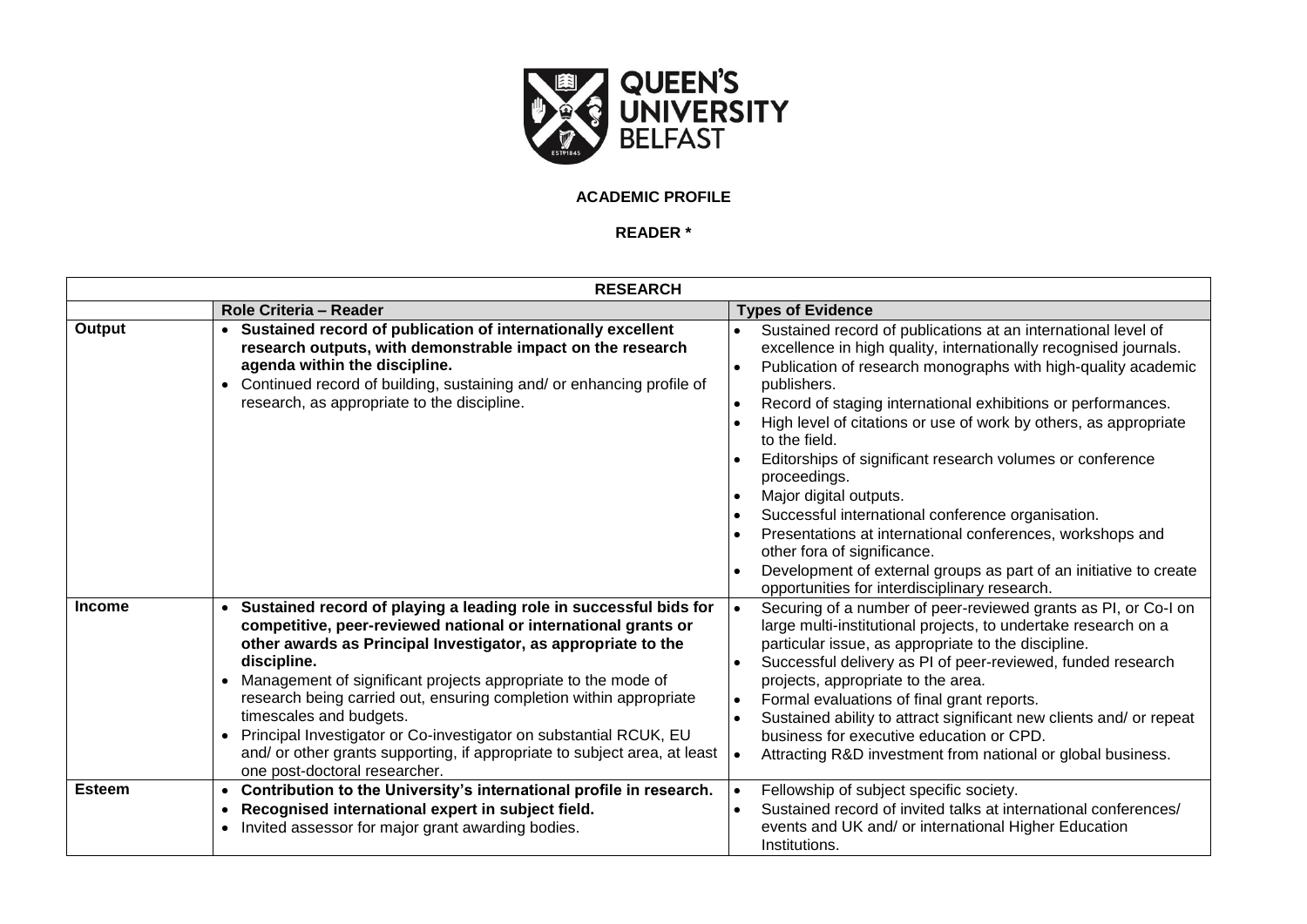| <b>Supervision</b>                   | Successful PhD supervision as primary supervisor.<br>$\bullet$<br>• Successful supervision of PDRAs.                                                                                                                                                                                                                                                                                                                                                                                                                                                                                                                                                                                                                                     | A track record of invited keynote or plenary lectures at<br>conferences of national and international significance.<br>Membership of an editorial board of a leading journal or book<br>series in the field.<br>Involvement with national discipline and professional bodies.<br>Record as External Examiner at PGR level.<br>Reviewer for national and international research bodies.<br>Evidence of having sustained, successful research supervision<br>as primary supervisor, normally at PhD level.<br>Evidence of the provision of high quality student support<br>through distinctions/ awards earned by students for work<br>supervised by you.<br>Record of effective supervision and mentoring of research or<br>other staff. |  |  |
|--------------------------------------|------------------------------------------------------------------------------------------------------------------------------------------------------------------------------------------------------------------------------------------------------------------------------------------------------------------------------------------------------------------------------------------------------------------------------------------------------------------------------------------------------------------------------------------------------------------------------------------------------------------------------------------------------------------------------------------------------------------------------------------|-----------------------------------------------------------------------------------------------------------------------------------------------------------------------------------------------------------------------------------------------------------------------------------------------------------------------------------------------------------------------------------------------------------------------------------------------------------------------------------------------------------------------------------------------------------------------------------------------------------------------------------------------------------------------------------------------------------------------------------------|--|--|
| <b>EDUCATION</b>                     |                                                                                                                                                                                                                                                                                                                                                                                                                                                                                                                                                                                                                                                                                                                                          |                                                                                                                                                                                                                                                                                                                                                                                                                                                                                                                                                                                                                                                                                                                                         |  |  |
|                                      | Role Criteria - Reader                                                                                                                                                                                                                                                                                                                                                                                                                                                                                                                                                                                                                                                                                                                   | <b>Types of Evidence</b>                                                                                                                                                                                                                                                                                                                                                                                                                                                                                                                                                                                                                                                                                                                |  |  |
| <b>Quality of</b><br><b>Delivery</b> | Excellent standard of teaching performance at undergraduate,<br>and/ or postgraduate levels (which might include CPD<br>provision), as judged by evaluation methods including student<br>feedback and peer-review, at a load in accordance with the<br><b>School Workload Model.</b><br>• Responsiveness to issues raised in/for the School e.g. through<br>NSS, FYSE, SYSE, PTES; meeting School targets for assessment  .<br>and feedback; student recruitment and retention, employability;<br>reflection on teaching activity.<br>Effective delivery of his/ her own teaching, and participation in the<br>$\bullet$<br>assessment and quality assurance of programmes, modules or<br>equivalent components of the taught portfolio. | Higher Education Academy Membership/ PGCHET (or<br>equivalent).<br>Evidence of continuing professional development.<br>Delivery of high quality teaching as evidenced by positive<br>feedback received from students, colleagues and external<br>examiners.<br>Evidence of contribution to the successful delivery or<br>enhancement of particular modules.<br>Evidence of teaching innovation.<br>Production of a student textbook.<br>Teaching awards.<br>$\bullet$                                                                                                                                                                                                                                                                   |  |  |
| <b>Student</b><br>Engagement         | Responsibility for enhancing the quality of learning<br>$\bullet$<br>opportunities within the School/ Institute, aligning student<br>learning needs with learning opportunities to enhance the<br>quality of the student experience.<br>• Provision of support and guidance to students, taking into<br>account individual circumstances, working to resolve issues and<br>recognising when and how to involve specialist parties.<br>• Responsibility for reviewing his/ her own teaching activities, to<br>ensure that learning outcomes are effectively achieved, taking<br>account of feedback received.                                                                                                                             | Evidence of effective engagement with students leading to an<br>enhanced student experience.<br>Evidence of responding to student, peer or external examiner<br>feedback.<br>Evidence of reflection on teaching activity.<br>$\bullet$<br>As Academic/ Personal tutor, provision of effective/<br>personalised support, liaison with appropriate specialist parties.<br>Development of fresh approaches to student support.<br>Supervision of undergraduate and taught postgraduate student<br>projects or dissertations linked to your specific area of research.                                                                                                                                                                      |  |  |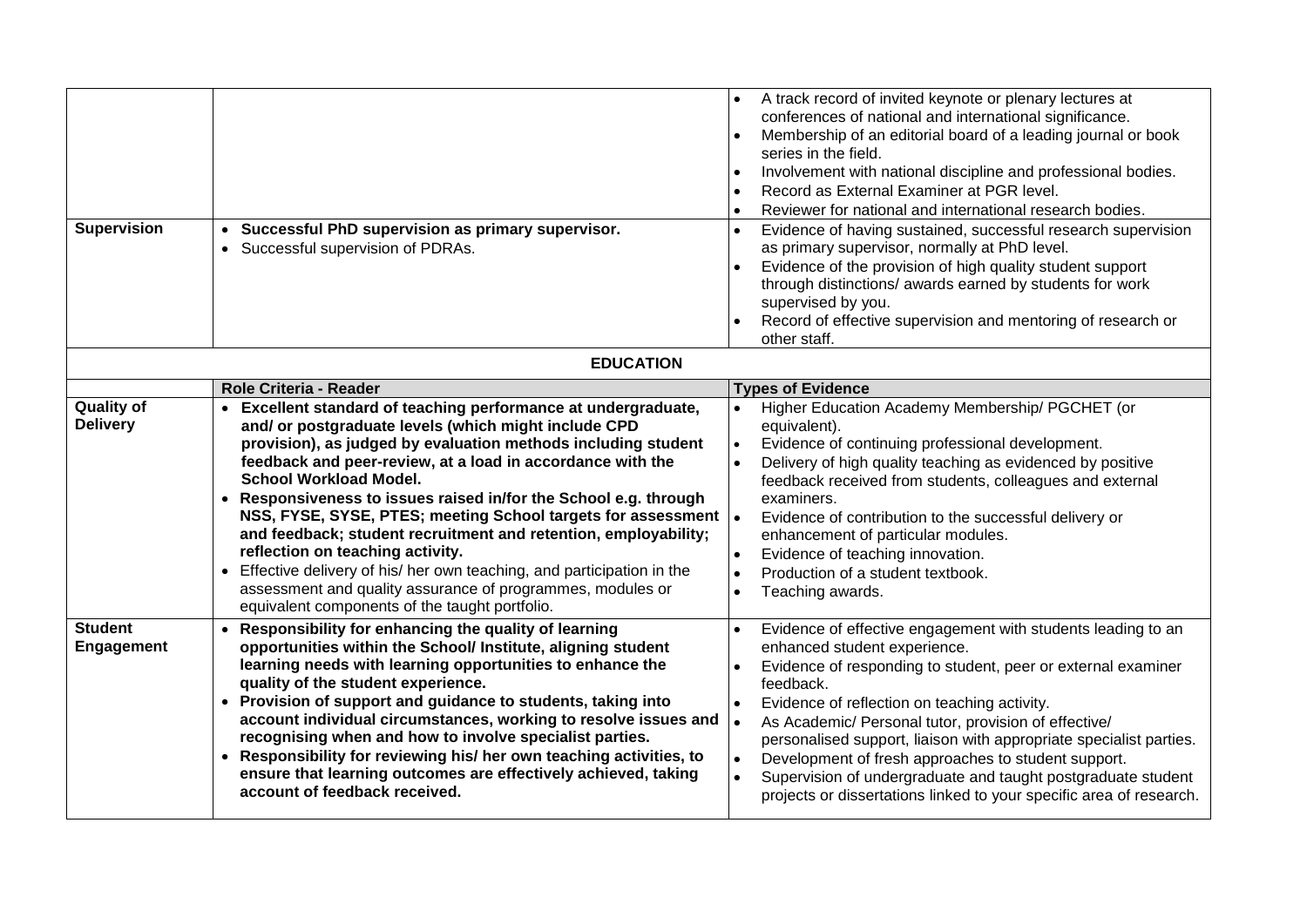| <b>Course</b>      | Sustained contributions to School policy and practice in             | Record of reviewing and updating modules to ensure that the    |
|--------------------|----------------------------------------------------------------------|----------------------------------------------------------------|
| <b>Development</b> | teaching, with a significant role in developing the direction of     | content is up-to-date and incorporates current research.       |
|                    | teaching and learning within the discipline or subject area within   | Undertaking Coordinator role for a particular Undergraduate    |
|                    | the institution.                                                     | module.                                                        |
|                    | Demonstrated capacity to lead innovation in the development or       | Membership of the School Education Committee and/ or SSCC      |
|                    | modernisation of the subject curriculum, assessment, use of          | Committees, contributing to discussions and decisions relating |
|                    | technology and pedagogy within the School.                           | to education.                                                  |
|                    | Review of course content and materials and, where appropriate,       | Membership of a major review group leading to changes to       |
|                    | having developed, designed and updated materials.                    | major parts of the curriculum.                                 |
|                    | Engagement in quality enhancement theme networks or similar          | Evidence of working with programme convenor to identify        |
|                    | networks to support disciplinary and/ or generic improvements in the | appropriate objectives for the education programme to ensure   |
|                    | quality of learning and teaching.                                    | that modules are developed and revised against these           |
|                    | Engagement in teaching activities which are informed by his/ her own | objectives for approval through University procedures.         |
|                    | or others' research.                                                 | Evidence of use of innovative methodologies or technologies in |
|                    |                                                                      | teaching.                                                      |
|                    |                                                                      | Contribution to growth of student population resulting in new  |
|                    |                                                                      | income streams.                                                |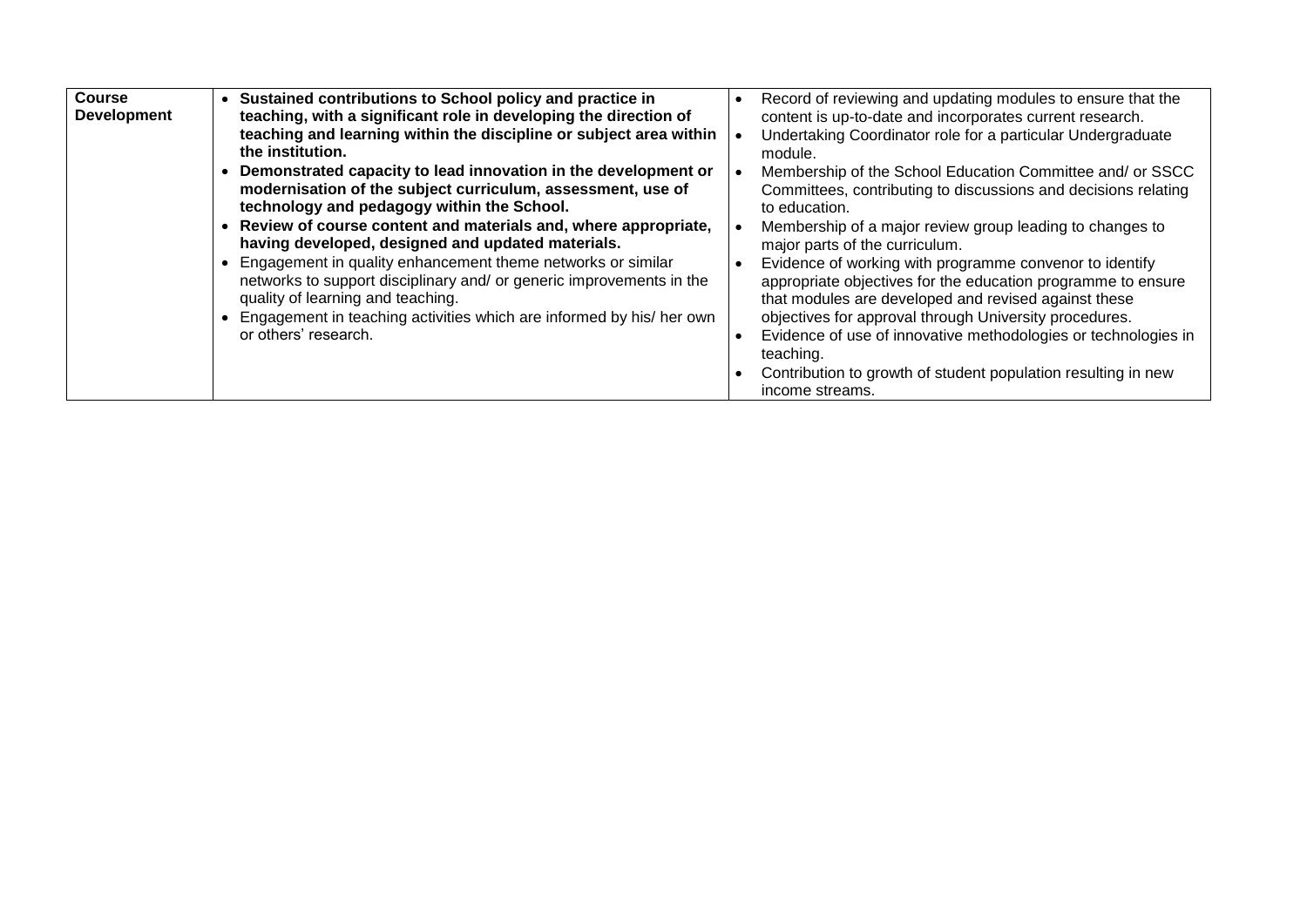| <b>ACADEMIC LEADERSHIP</b>             |                                                                                                                                                                                                                                                                                                                                                                                                                                                                                                                                                                                                                                                                                                                                                                                                                                                                                                                                                                                                                                                                                                                                                                |                                                                                                                                                                                                                                                                                                                                                                                                                                                                                                                                                                                                                                                                                                                                                                                                                                                                                                                                                                                                                                                   |
|----------------------------------------|----------------------------------------------------------------------------------------------------------------------------------------------------------------------------------------------------------------------------------------------------------------------------------------------------------------------------------------------------------------------------------------------------------------------------------------------------------------------------------------------------------------------------------------------------------------------------------------------------------------------------------------------------------------------------------------------------------------------------------------------------------------------------------------------------------------------------------------------------------------------------------------------------------------------------------------------------------------------------------------------------------------------------------------------------------------------------------------------------------------------------------------------------------------|---------------------------------------------------------------------------------------------------------------------------------------------------------------------------------------------------------------------------------------------------------------------------------------------------------------------------------------------------------------------------------------------------------------------------------------------------------------------------------------------------------------------------------------------------------------------------------------------------------------------------------------------------------------------------------------------------------------------------------------------------------------------------------------------------------------------------------------------------------------------------------------------------------------------------------------------------------------------------------------------------------------------------------------------------|
|                                        | Role Criteria - Reader                                                                                                                                                                                                                                                                                                                                                                                                                                                                                                                                                                                                                                                                                                                                                                                                                                                                                                                                                                                                                                                                                                                                         | <b>Types of Evidence</b>                                                                                                                                                                                                                                                                                                                                                                                                                                                                                                                                                                                                                                                                                                                                                                                                                                                                                                                                                                                                                          |
| Leadership<br>(School)                 | Evidence of a sustained ability to develop and lead a major<br>programme of individual or collaborative research, conducting<br>original investigations and taking the responsibility for the<br>management of resources, including budgets as appropriate,<br>and managing deadlines to ensure timely completion.<br>Evidence of having played an active and significant role in the<br>strategic direction and development of the research area.<br>Successful design and delivery of a task which improves<br>$\bullet$<br>School or Research Institute performance, as evidenced by e.g.<br>student recruitment, widening participation activities,<br>partnership development.<br>Track record in mentoring of students and staff, or<br>$\bullet$<br>management of staff.<br>Major contribution to discipline, School or Research Institute in<br>$\bullet$<br>terms of strategic planning or policy development.<br>Membership of School committees e.g. appointment and probation<br>$\bullet$<br>committees.<br>Undertaking of duties required by Research Cluster or School.<br>$\bullet$<br>Contributions to impact as defined by REF.<br>$\bullet$ | Leadership of an investigation or review into a particular aspect<br>of School work that produced proposals for change.<br>Systematic involvement in School committees with active<br>$\bullet$<br>engagement to influence the strategic direction of their work.<br>Leadership of and taking responsibility for the design and<br>$\bullet$<br>development of a programme or group of modules.<br>Leadership of a systematic development relating to pedagogy,<br>$\bullet$<br>assessment or technical innovation across the School.<br>Substantial role in administration of education, such as Module,<br>$\bullet$<br>Year, or Programme Convenor, Advisor of Studies, Examination<br>Officer.<br>Leadership of a programme review.<br>$\bullet$<br>Management of staff (technical, administrative).<br>Establishment of research teams and groups to carry out<br>$\bullet$<br>research into a particular issue within the discipline.<br>Involvement in SMB.<br>$\bullet$<br>Informal, or formal if appropriate, mentoring of junior staff. |
| Leadership<br>(Faculty/<br>University) | Leadership of the planning and implementation of a significant piece<br>of work impacting on the achievement of the area's objectives.<br>Participation in decisions which impact on the strategy of the area,<br>$\bullet$<br>team, subject or discipline.<br>Liaison and participation in groups or committees to influence<br>$\bullet$<br>strategic requirements and priorities on an ongoing basis.<br>• Provision of leadership and direction to a body of people or an area<br>of work.<br>• Undertaking of duties required by Faculty or University.                                                                                                                                                                                                                                                                                                                                                                                                                                                                                                                                                                                                   | Evidence of developing internal groups as part of an initiative to<br>$\bullet$<br>create opportunities for interdisciplinary research.<br>Management of a project involving external partners.<br>$\bullet$<br>Representing the School in strategic issues with other parts of<br>the University.<br>Membership of a Faculty or University panel concerned with<br>$\bullet$<br>academic activity.                                                                                                                                                                                                                                                                                                                                                                                                                                                                                                                                                                                                                                               |
| Leadership<br>(External)               | Contribution to the University's international profile through<br>$\bullet$<br>the development of collaboration or partnerships in research<br>and/or education.<br>Service within the wider subject community e.g. committee service<br>$\bullet$<br>within learned or professional bodies.                                                                                                                                                                                                                                                                                                                                                                                                                                                                                                                                                                                                                                                                                                                                                                                                                                                                   | Responsibility for international student recruitment/ special<br>$\bullet$<br>relationships with overseas institutions.<br>Leadership of a committee, group or other decision-making<br>$\bullet$<br>body, that has delegated responsibility to make decisions.<br>Management of a major project.<br>$\bullet$<br>External examiner at UG or PGT level.<br>$\bullet$<br>Responsibility for a major research project or a series of related<br>outputs, from inception to completion.<br>Scarce technical/ subject expertise.                                                                                                                                                                                                                                                                                                                                                                                                                                                                                                                      |